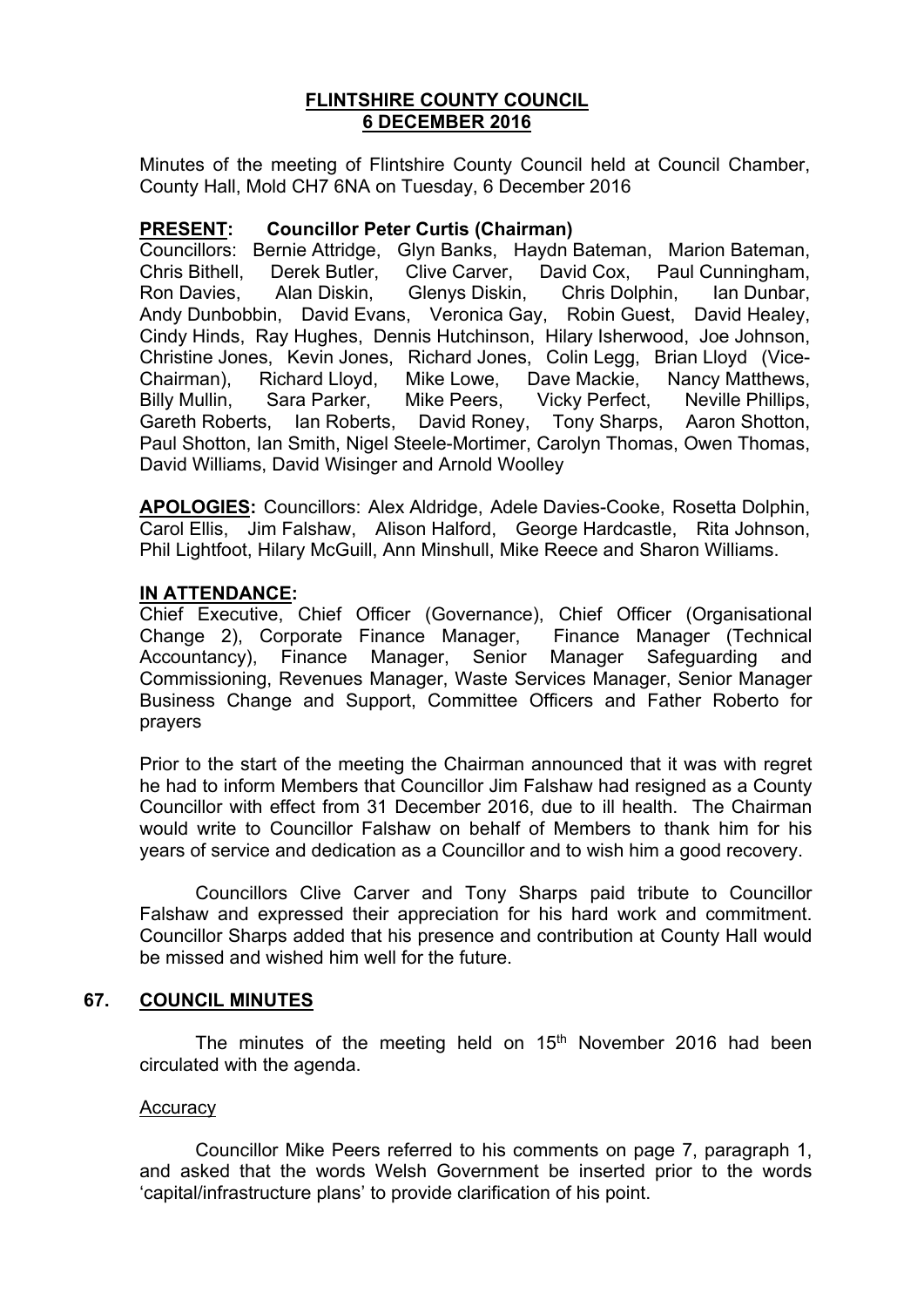Councillor Gareth Roberts referred to his comments on page 7, third paragraph, and asked that the word 'simpler' be changed to 'simple'.

#### Matters arising

### Council Fund Budget 2017/18 – Stages 1 and 2

Councillor Mike Peers referred to his suggestion on page 9, second paragraph, and asked if the Welsh Government (WG) had been asked if funding could be provided for the Council to be compliant with the Welsh Language Standards.

The Chief Executive explained that local government had collectively pressed for funding before the Standards were introduced but none had been provided. He advised that the Council had not yet finalised the Welsh Language Standards for Flintshire. A meeting was scheduled to be held with the Welsh Language Commission shortly. When the total cost was known the Council would then be in a position, collectively with other Councils, to request that discussions with WG be reopened on future funding.

Councillor Nancy Matthews commented on the process on Stage 1 of the budget proposals, and said there was a need to be mindful of the requests made by Members for more detailed information and that it should be provided in time for sufficient consideration to be given.

Councillor Richard Jones referred to his comments on page 9 in relation to the Stage 1 business plan proposals. He said there were a number of reasons why the proposals could not be accepted and explained that page 4 of the Stage 1 business plan proposals was missing from the papers for the meeting of the Environment Overview & Scrutiny Committee on 19 July 2016. At the meeting of the Social & Health Overview & Scrutiny Committee on 21 July 2016 the Stage 1 business plan proposals were not provided. A request for the consequences document at the meeting of the Corporate Resources Overview & Scrutiny Committee on 28 September 2016 was not provided until 28 November 2016 (one and half days prior to the meeting of the Corporate Resources Overview & Scrutiny Committee on 30 November 2016). Councillor Jones said that not all Members had been given the opportunity to ask their questions at Overview & Scrutiny Committee. Although Stage 1 business plan proposals were approved by Council at the meeting held on 15 November 2016 there were changes in proposal descriptions that had been made later. He said that the consultation was lacking in clarity and transparency.

### **RESOLVED:**

That subject to the above amendments, the minutes be approved as a correct record.

### **68. DECLARATIONS OF INTEREST**

There were no declarations of interest.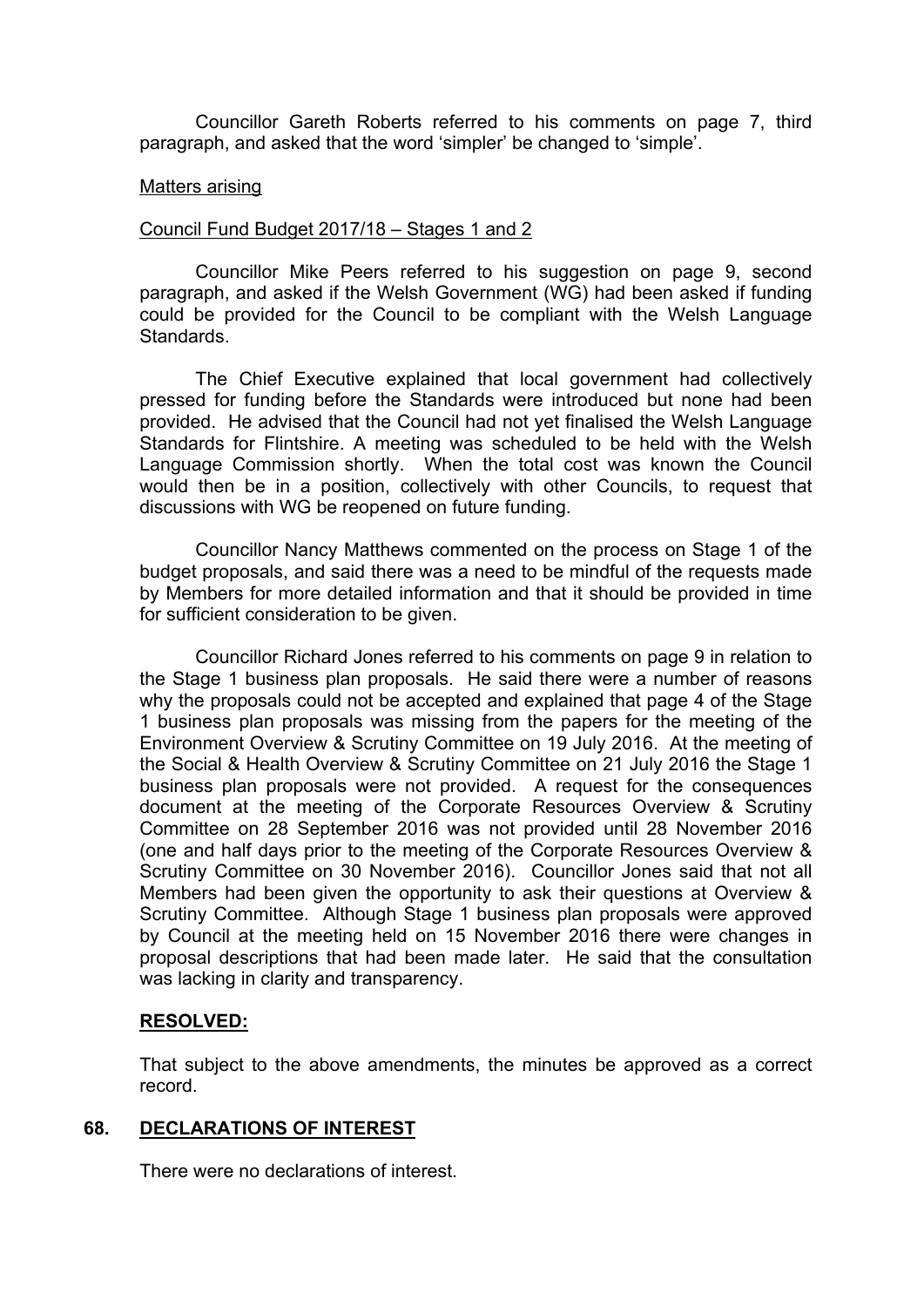# **69. PETITIONS**

Councillor Carolyn Thomas presented a petition on behalf of local residents to support the public bus service from Mold to Wrexham though the villages of Cymau, Llanfynydd, Treuddyn and Nercwys. A copy of the petition had also been sent to the local Member of Parliament, local Assembly Member and the Welsh Government Cabinet Secretary for Economy and Infrastructure.

In response to the concerns expressed by Councillor Thomas, Councillor Bernie Attridge gave an assurance that the Council had no plans to remove any bus services for the duration of the current administration in place until May 2017.

The Chief Executive gave an update and explained that the Council was maintaining the bus services at its own financial risk in-year and was awaiting a decision from the WG on interim funding.

## **70. PUBLIC QUESTION TIME**

The Chief Officer (Governance) advised that none had been received.

## **71. QUESTIONS**

The Chief Officer (Governance) advised that none had been received.

## **72. NOTICE OF MOTION**

The Chief Officer (Governance) advised that none had been received.

## **73. 2017/18 COUNCIL FUND BUDGET STAGE 2**

The Chief Executive introduced the report to present the Corporate Financial Stewardship Proposals (Part 2 of the Strategy) for approval. He advised that the proposals had been considered, and recommended at the meeting of Cabinet which had been held prior to the meeting of County Council this afternoon, and following consideration by the Corporate Resources Overview & Scrutiny Committee on 30 November 2016.

The Chief Executive provided background information and context and outlined the further work to be done to close the 'budget gap' and conclude the budget proposals for 2017/18. The Chief Executive, Corporate Finance Manager, and Finance Manager, Technical and Accountancy, gave a joint presentation which covered the following areas:

- the forecast 'Budget Gap' 2017/18
- where the Council had 'left off' in November
- Corporate financial stewardship proposals
- Apprentice Tax Levy
- central loans and investment account
- summary of overall budget position
- Domiciliary care cap review
- Corporate financial stewardship ongoing work
- final stages of 2017/18 budget setting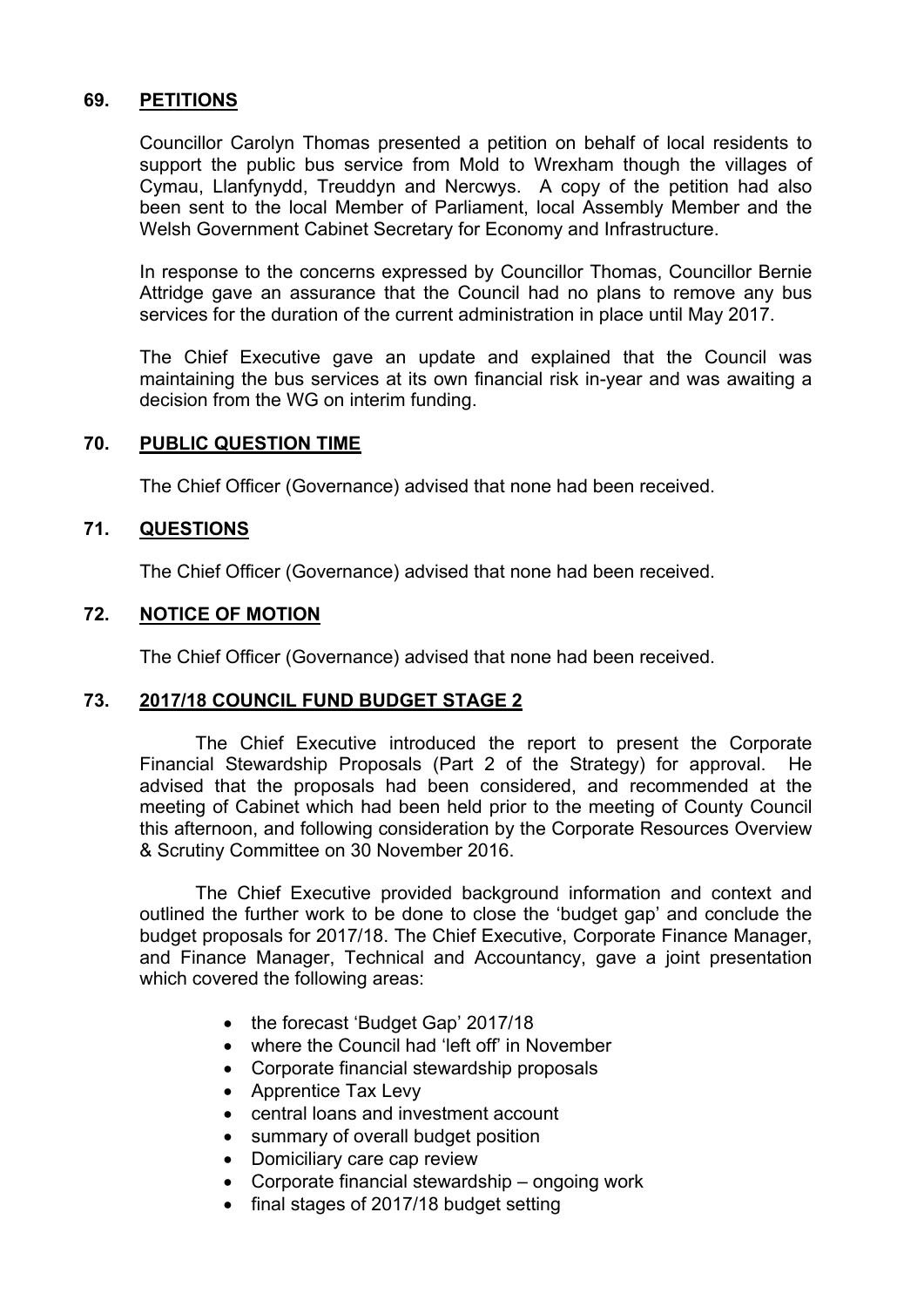Councillor Aaron Shotton thanked the Chief Executive, and Corporate Finance Manager and his Team, for their presentation and work on the Stage 2 budget proposals. He was grateful that Officers had not brought forward a request for cuts to be made to services but had found innovative solutions in corporate financing and over how the Council would meet its revenue provision for borrowing and debt.

Councillor Shotton advised that Cabinet, at a meeting which had been held prior to the meeting of the Council this afternoon, had endorsed to Council a final set of detailed proposals for Stage 2 of the budget and he moved the recommendation in the report. The proposal was seconded. Councillor Shotton said he supported the incremental approach to setting the budget and commented that Members had been given more opportunity this year than previously to engage with and discuss elements within the budget process. He sought support from Members for the resolute approach which had been taken in Flintshire to protect services from cuts, despite reduced government funding and austerity, which was different to the stance adopted in other local authorities.

Councillor Shotton spoke of the commitment within the budget this year to provide a 1.3% increase in the school budget. He commented on the further work to be done to set a legal balanced budget and to continue lobbying of the Welsh Government for recognition and support of the Council's low funding position with specific emphasis on social services care pressures. Councillor Shotton gave a commitment that in leading to a balanced budget the Council would not bring forward any proposals for cuts to services

In response to the comments made by Councillor Nigel Steel Mortimer concerning the annual Minimum Revenue Provision charge and his suggestion for further savings to be achieved through consideration of the third option, the Chief Executive advised that the annuity method was not appropriate for historic debt but might be appropriate for selective future borrowing. The Finance Manager, Technical Accountancy, acknowledged that whilst the suggestion put forward was more affordable in the short term it would not be considered more prudent or sustainable in the long term and explained the reasons why the annuity method was not recommended as the way forward. The Chief Executive explained that following extensive discussion with the Council's advisors and the Wales Audit Office all were clear that the recommended method was the most appropriate.

Councillor Mike Peers asked that figures which are presented as part of the balancing of the budget are robust and realistic. He also commented on the reference made by the Corporate Finance Manager to in-year pressures and reserves and explained why he would like to explore this further. The Chief Executive acknowledged the point raised and gave an assurance that Officers were not complacent that any overspends in-year could be mitigated by reserves. He commented on the contingency reserve which was created specifically to give in-year protection against risk and said it was used correctly, however, the point about the scale of risk was acknowledged. The Chief Executive also responded to the comments made by Councillor Peers about estimated figures and explained that the figures presented had been reasonably stable for several months, with some small variations, and that some cost pressures were beyond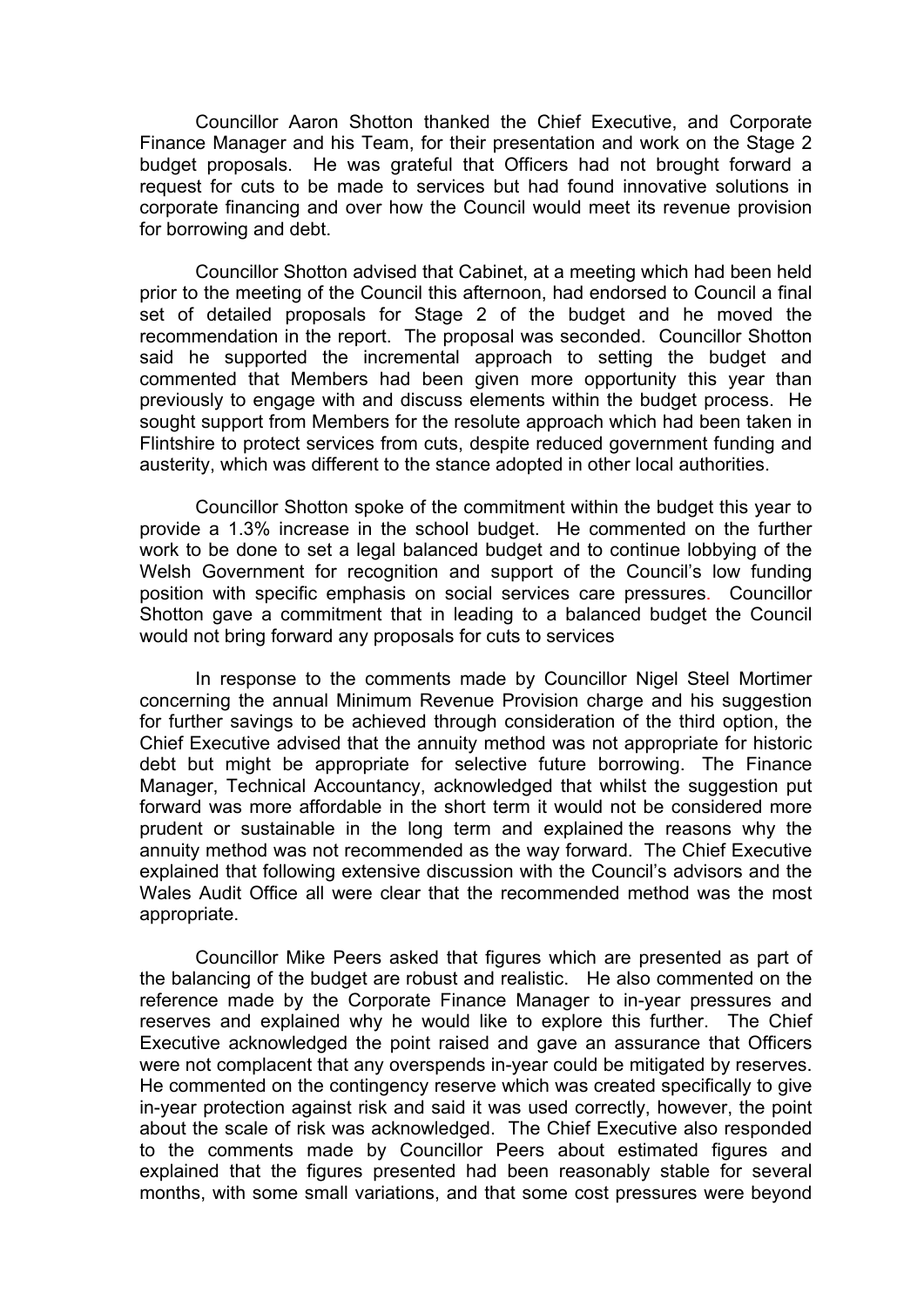the Council's control. He commented on the solid budget process and the importance of the rigour, transparency and scrutiny which had taken place to date. The Corporate Finance Manager clarified that his reference had been to a small reserve for unforeseen events in year.

Councillor Robin Guest referred to the annuity method for future borrowing and asked if the Council would need to make a formal decision on this in the future or if a decision was made on a case by case basis as borrowing was made. He also referred to the figures in the report concerning the Apprenticeship Levy and sought clarification of the figure which would be taken from reserves. Responding to the question on the Apprenticeship Levy the Chief Executive said that it was recommended that £699k be taken from reserves. The Corporate Finance Manager advised that the Council would be asked to formally approve the principles and changes to the Minimum Revenue Provision for budget purposes today and then case by case as appropriate going forward.

### **RESOLVED**:

That the Stage 2 budget proposals for 2017/18 be approved.

### **74. LOCAL DEMOCRACY AND BOUNDARY COMMISSION FOR WALES (LDBCW) ELECTORAL REVIEW – POLICY AND PRACTICE**

The Chief Officer (Governance) provided background information to the report. He advised that in June 2016 the Cabinet Secretary for Finance and Local Government published a Written Statement asking the Commission to restart its 10 year electoral review programme with a new prioritised timetable. The Cabinet Secretary requested that all 22 electoral reviews be completed in time for the new arrangements to be put in place for the 2022 Local Government Elections.

The Chief Officer explained that the Commission had adopted consistent methodology and principles to determine the number of elected members which were appropriate for each Council and this was detailed in appendix 2 of the report. It was also intended to carry out a periodic electoral review of every Council to ensure ward boundaries were correct in terms of past and proposed development. The Chief Officer informed that the councillor to population ratio in Flintshire was 1:3000 and the 'target' number of councillors determined for Flintshire was 63. The Commission's review of the County of Flintshire would commence in Quarter 4, 2018, and conclude in Quarter 2, 2020. The Chief Officer explained that the Council and Councillors would have the opportunity to feed into the review whilst it was underway and to comment on proposals before they were finalised.

The Chief Executive commented that this was the first formal recognition of the Minister's commitment for current Councils to have at least 10 years of renewed terms. There would be a full review process with ample opportunity for comment and for the principles to be tested to follow.

Councillor Billy Mullin moved the recommendation in the report which was duly seconded.